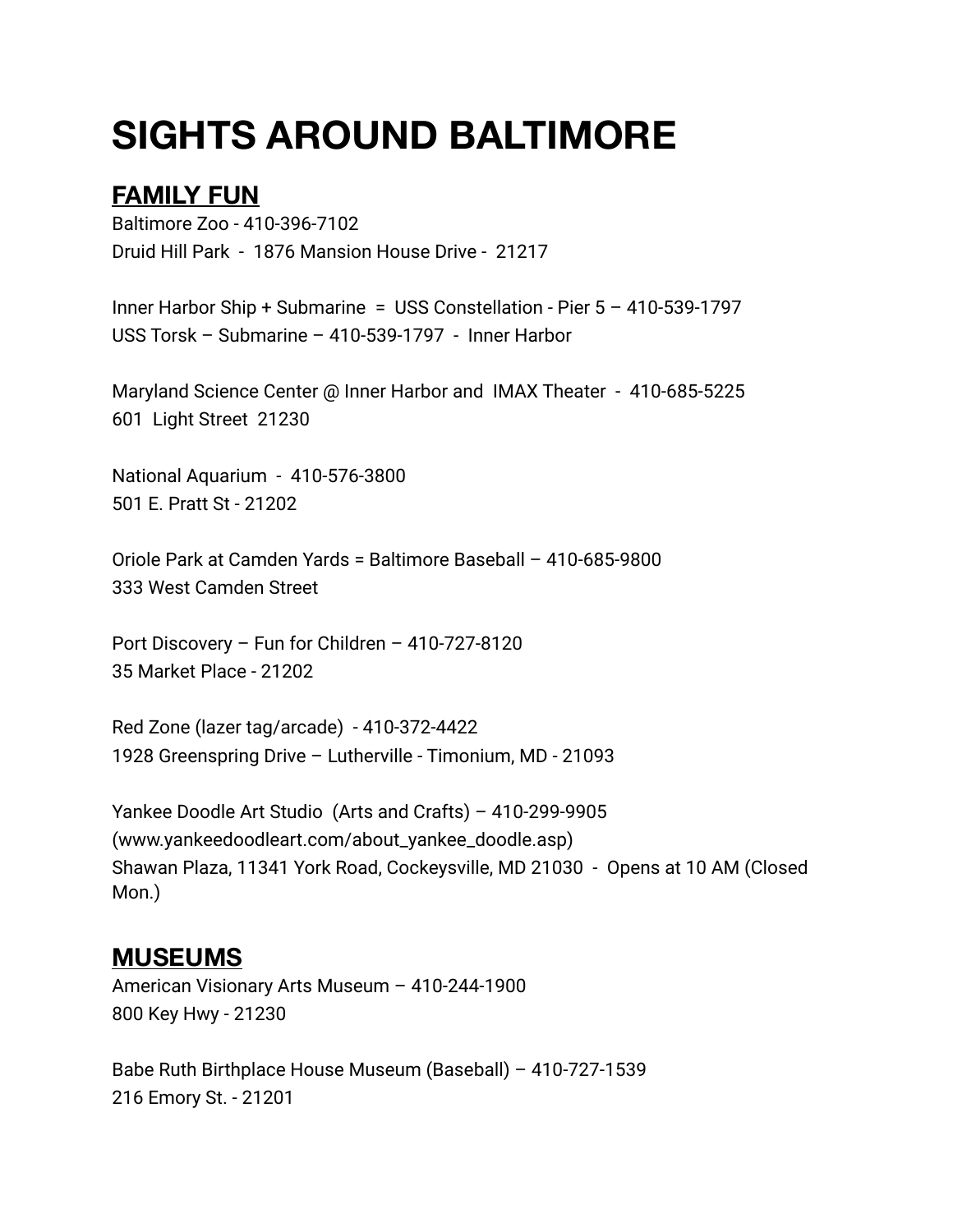Baltimore Museum of Art (BMA) - 443-573-1700 10 Art Museum Drive - 21218

Baltimore Museum of Industry - 410-727-4808 1415 Key Highway - 21230

Baltimore Streetcar Museum – 410-547-0264 1901 Falls Road - 21211

B & O Railroad Museum – 410-752-2490 901 W. Pratt St. – 21223

Fort Mc Henry – Built prior to War of 1812 – 410-962-4290 2400 Fort Avenue – 21230

Geppi's Entertainment Museum – Pop Culture – 410-625-7060 301 West Camden Street - 21201

Jewish Museum of Maryland – 410-732-6400 15 Lloyd Street - 21202

Ripley's Believe It or Not – 443-695-7878 301 Light Street 21202

Star Spangled Banner Flag House – 410-837-1793 844 E. Pratt St. - 21202

Sports Legend Museum @ Camden Yards – 410-727-1539 301 W. Camden St. – 21201

Walters Art Museum - 410-547-9000 600 North Charles Street - 21201

List of things to do in Baltimore: [https://en.wikipedia.org/wiki/](https://en.wikipedia.org/wiki/list_of_museums__in_Baltimore) list\_of\_museums\_in\_Baltimore